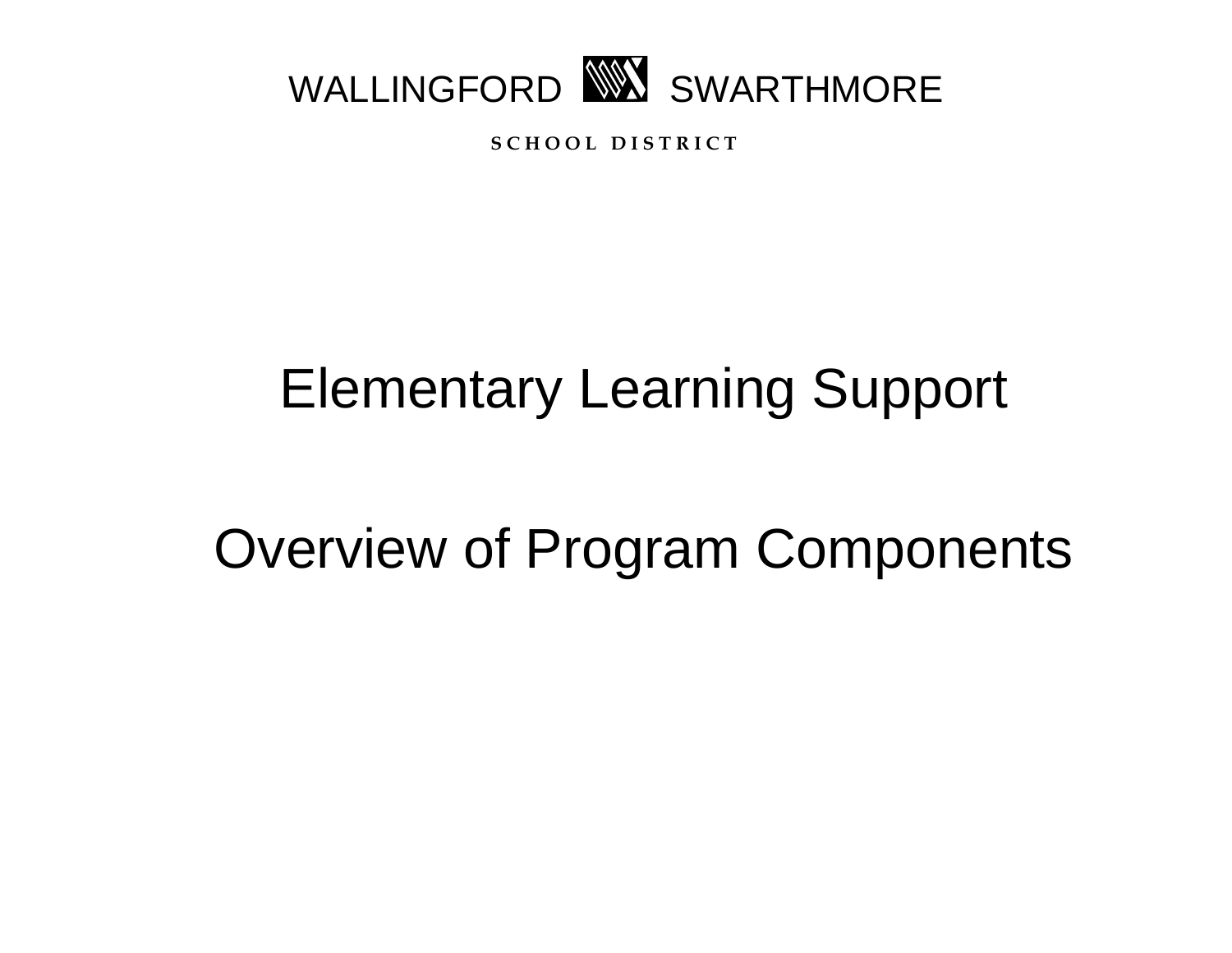## **Elementary Learning Support Program**

#### **Supports for Academics**

Students have access to a full continuum of services through a flexible scheduling process. Based on the needs of the students as identified by the IEP team, students have opportunities to participate in the following types of classes:

- $\triangleright$  General education classes with appropriate accommodations and special education teacher consultation
- $\triangleright$  General education classes with in-class support from either
	- a teacher or paraprofessional
- $\triangleright$  General education co-taught math class
- $\triangleright$  Special education classes

The range of support available includes Itinerant (receiving special education services for less than 20% of the school day), Supplemental (receiving special education services for more than 20% but less than 80% of the school day), and Full-time (receiving special education Services for more than 80% of the school day).

#### **Learning Support Classes**

Learning Support classes are offered daily and include the following key components:

#### **Direct Support for Academics**

- $\triangleright$  Direct instruction in core areas as identified in the IEP Reading, Writing, Math
- $\triangleright$  Development of strategies for success
- $\triangleright$  Assistance with assignments
- $\triangleright$  Extra time for tests/quizzes

#### **Organizational Support**

- $\triangleright$  Time management
- > Materials Management
- Assignment Managment